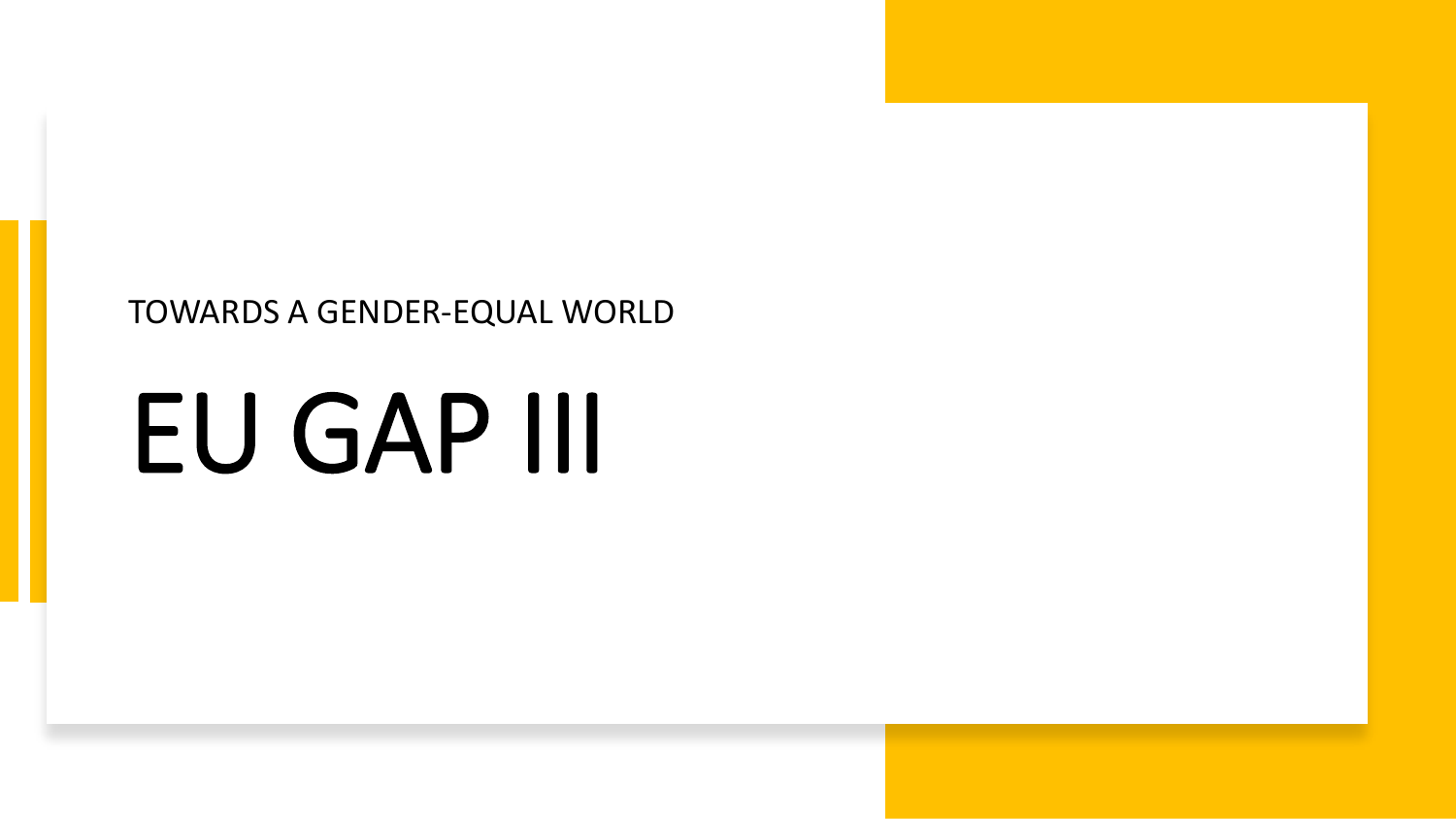# EU GENDER ACTION PLAN III

- The Gender Action Plan III is the EU's blueprint for building a gender equal world.
- GAP III emphasis the impotence of working together with EU members states, in close cooperation with all partners, including civil society and communities.
- The EU will lead by example by striving for a gender responsive and balanced leadership, ensuring public accountability of gender related spending and putting focus on results.
- By 2020, 85% of all new external actions will contribute to gender equality and promotion of women's empowerment (baseline 64,25% in 2019).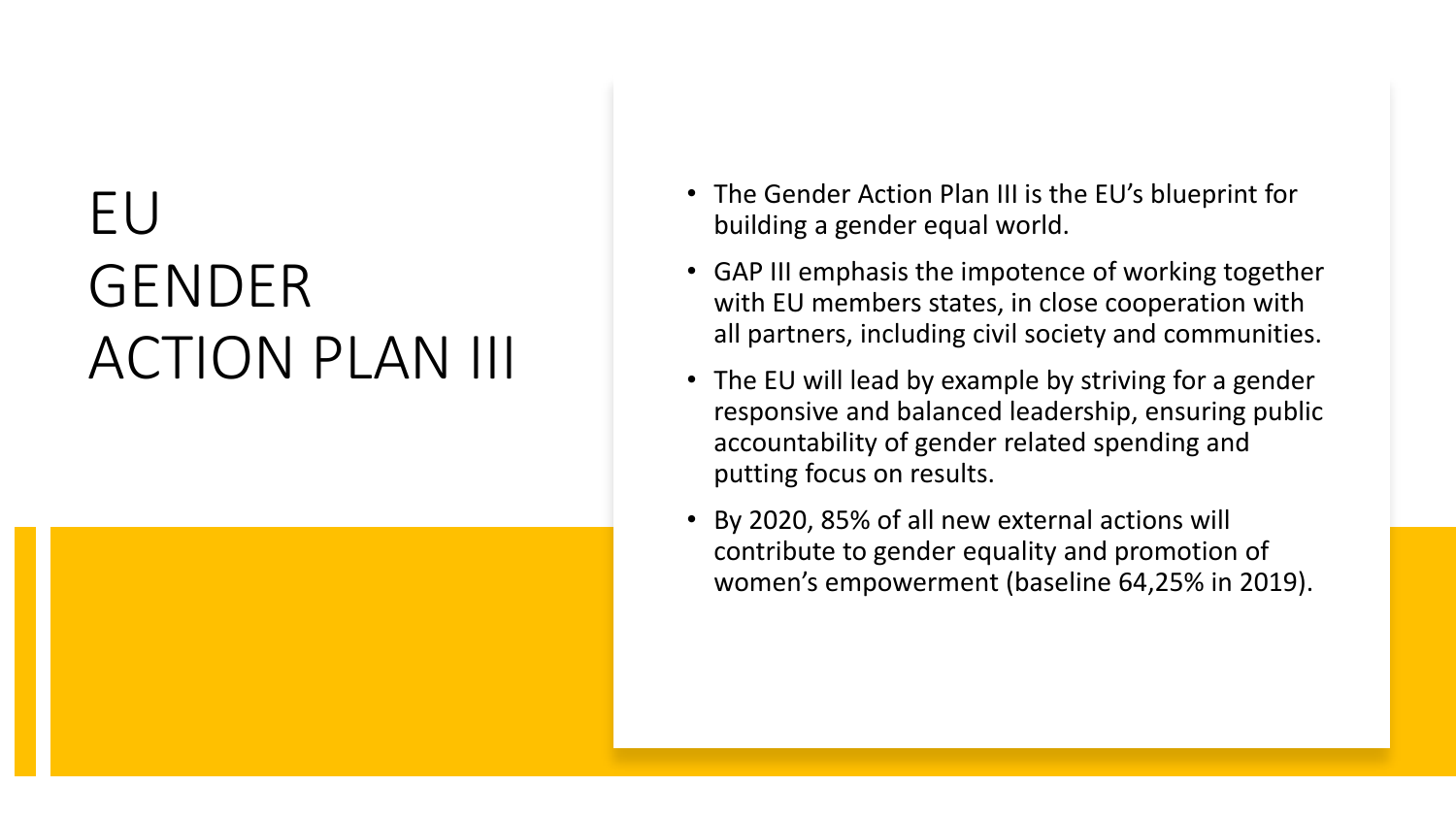# 5 pillars of EU GAP III

**1) Making EU engagement on gender equality more effective as a cross-cutting priority of EU external action in its policy and programming work.** The European Commission and the High Representative reconfirm that by 2025 85% of all new external actions will contribute to this objective. This requires further gender mainstreaming in all external policies and sectors and a gender-transformative rights-based and intersectional approach.

**2) Promoting, together with EU Member States, strategic EU engagement at multilateral, regional and country level** and jointly stepping up implementation of GAP III in each partner country and region, in close cooperation with partner governments, civil society, the private sector and other key stakeholders. This will require greater coordination, cooperation and transparency.

**3) Focusing on key areas of engagement:** ensuring freedom from all forms of gender-based violence; promoting sexual and reproductive health and rights; strengthening economic and social rights and the empowerment of girls and women; advancing equal participation and leadership; implementing the women, peace and security agenda, addressing challenges and harnessing the opportunities offered by the green transition and the digital transformation.

**4) Leading by example**, by establishing gender-responsive11 and gender-balanced leadership at top EU political and management levels. This requires leadership buy-in, investing in knowledge, resources and pooling action with EU Member States.

**5)Reporting and communicating on results,** putting in place a quantitative, qualitative, and inclusive monitoring system to increase public accountability, ensure transparency and access to information and achieve better EU outreach on the impact of its work worldwide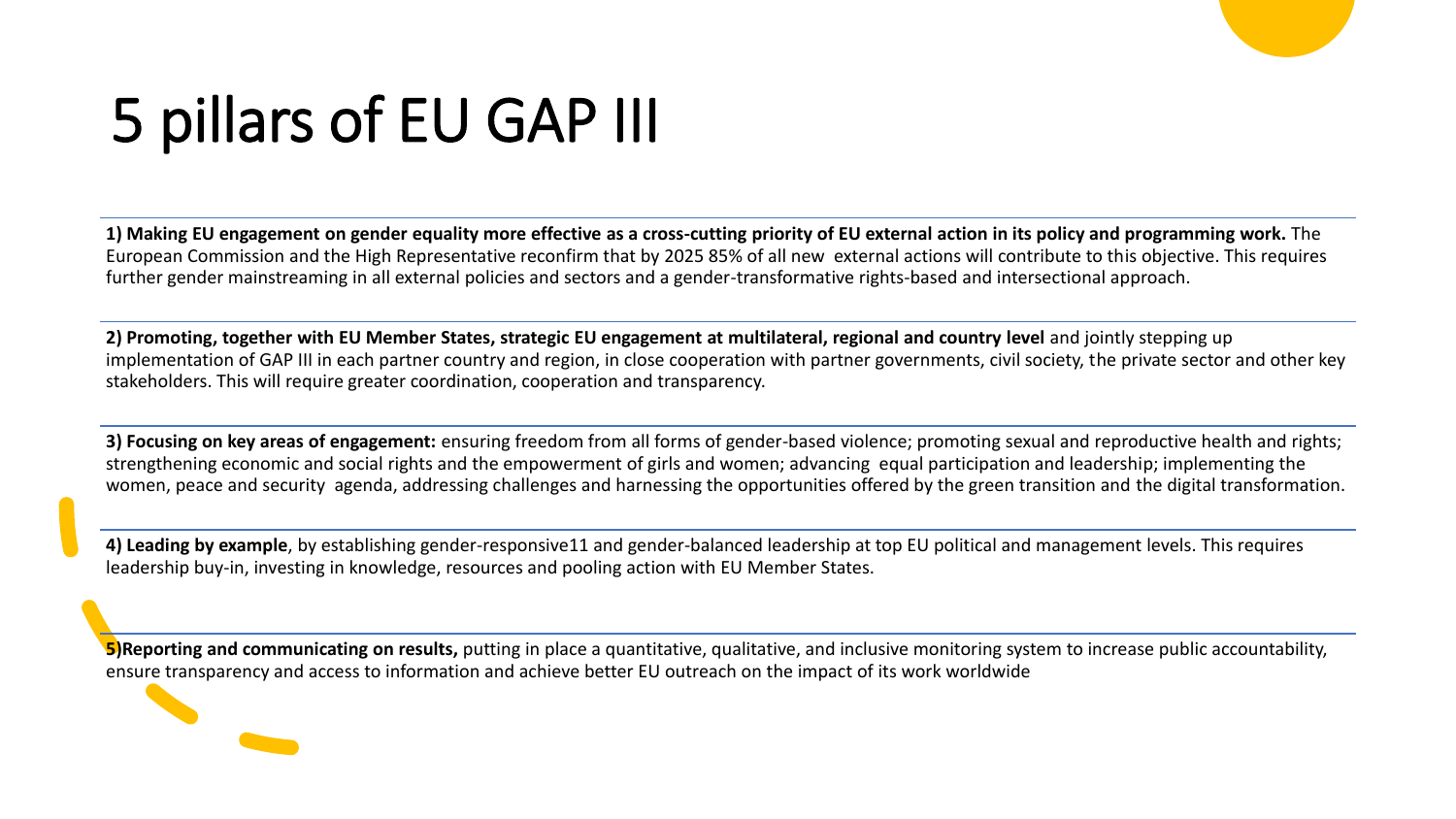# Ensuring freedom from all forms of gender-based violence

- increasing protection by supporting legislation criminalising all forms of gender-based violence and capacity building of law enforcement institutions, in line with international legal and policy frameworks;
- promoting prevention by challenging harmful gender norms, working with all relevant stakeholders to ensure a victimcentred approach and measures that end recidivism by perpetrators, also engaging men and boys, traditional and religious leaders;
- contributing to increasing prosecution of perpetrators including those involved in human trafficking by strengthening a victimcentred approach by *the* law-enforcement bodies;
- increasing protection of survivors also by supporting access to life-saving social and justice services with a survivor-centred approach, particularly in fragile and conflict/post-conflict settings or when survivors face intersecting discriminations;
- supporting access to psycho-social support services and participation in economic and social life of victims of gender-based violence and victims of trafficking in human beings;
- safe and quality humanitarian actions that support preparedness, prevention and response to sexual and gender-based violence and the work of the Call to Action;
- strengthening women's rights organisations and social movements as well as civil society organisations (CSOs) working on the intersectional dimension of gender-based violence and of conflict-related sexual violence.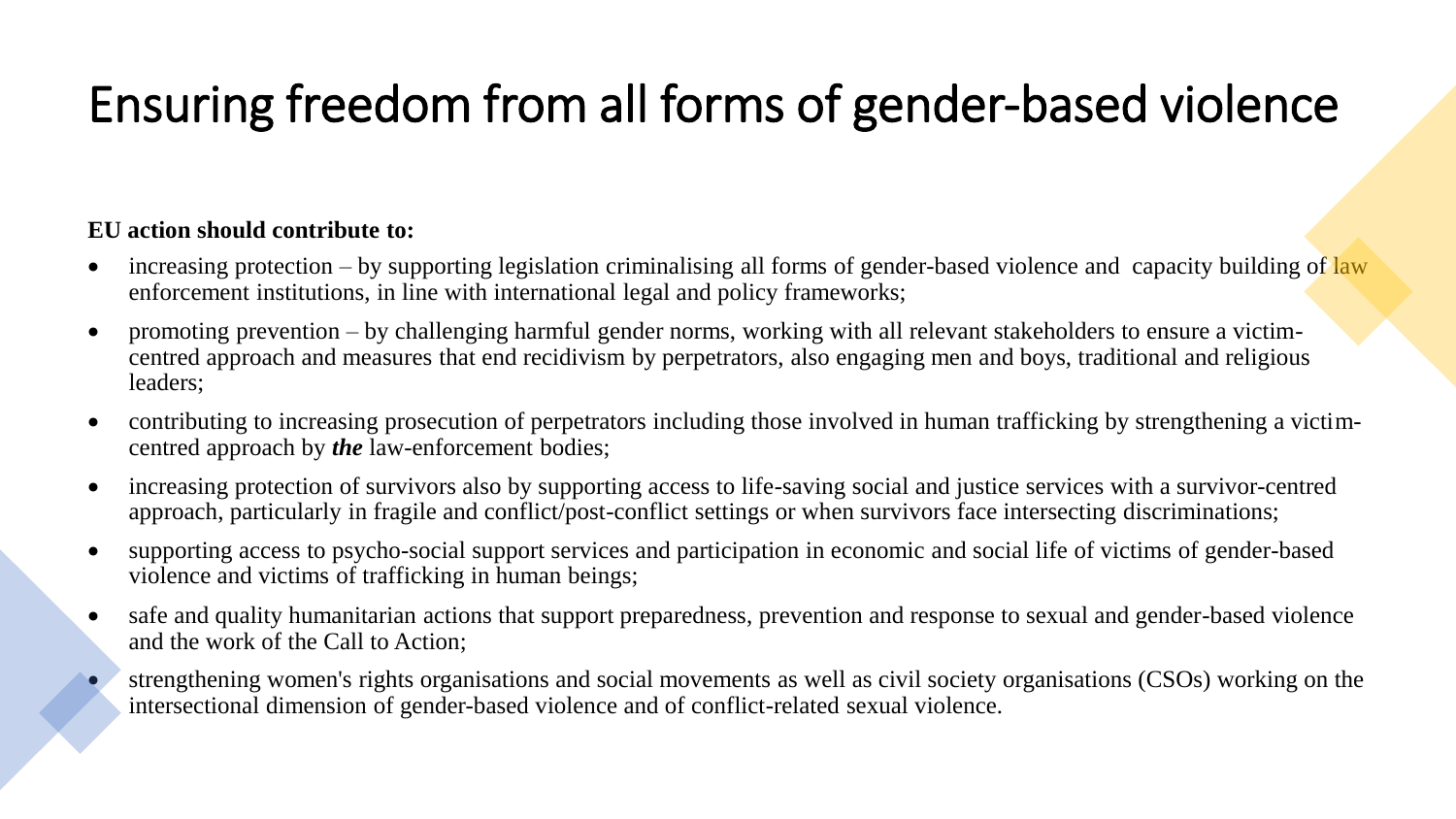### Promoting sexual and reproductive health and rights

- An enabling legal, political and societal environment that protects the sexual and reproductive health and rights of women and girls and increase access to sexual and reproductive health services and information, including HIV&AIDS prevention and treatment;
- The elimination of harmful practices such as FGM, CEFM and gender-biased sex selection, by supporting country, regional and global initiatives;
- Increasing services in humanitarian settings, including obstetric care, the provision of the minimum initial service package, HIV/AIDS prevention, reproductive, maternal and new-borns health, family planning, addressing specific nutrition needs and vulnerabilities.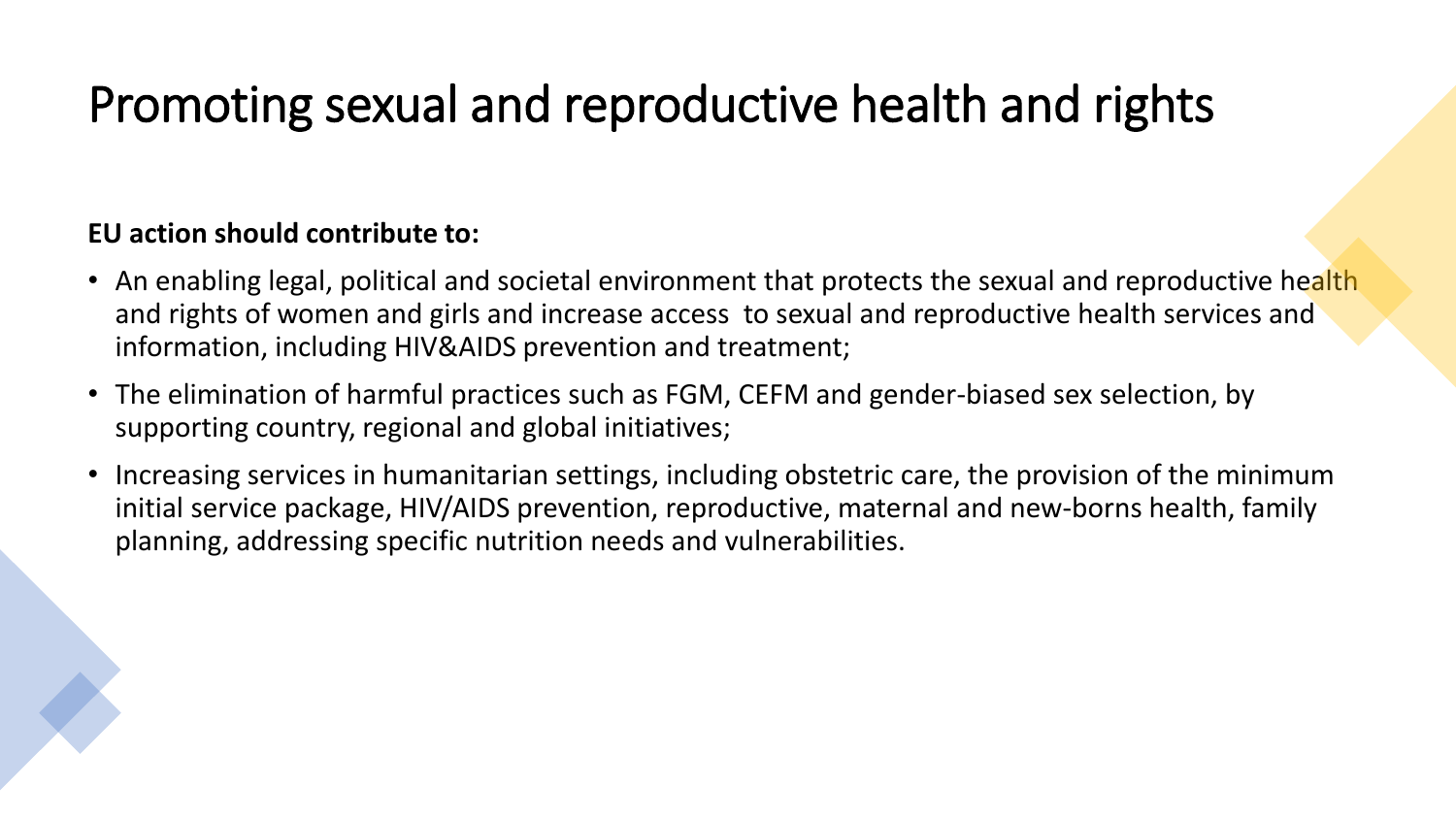# Strengthening economic and social rights and empowering girls and women: *economic empowerment*

- Promoting decent work, equal pay and labour rights, and women's transition to the formal economy, among other by reducing labour market segregation, boosting women's leadership and increasing their bargaining power in economic and household decision-making and social dialogue, in sectors with a majority of women workers, including domestic work, as well as in non-traditional sectors;
- Creating an enabling environment for women's economic activities and access to productive resources and eco-system services, including women's access to land, seas and oceans activities, remittances, technology, finance, as well as to identification and control over mobility, including access to safe and affordable transport options;
- Supporting universal social protection systems, and recognising, reducing and redistributing unpaid care and domestic work by providing more support for gender-responsive budgeting;
- challenging gender norms within the household and the labour market, recognising men and boys' responsibilities and fostering legislative developments, such as the introduction of paid paternity leave;
- Supporting women entrepreneurship and women-led businesses, including social entrepreneurship, and their access to finance by providing innovative investments schemes through the EIP, addressing the market's failure to reach women and promoting the creation of SMEs. Additional targeted action will include business development services and support for employment, including for women in recovery contexts and in forced displacement;
- Supporting and empowering migrant women contribute to the sustainable development of countries of origin, transit and destination through remittances, skills and knowledge;
- Promoting gender equality through trade policy, including through the EU's engagement in the World Trade Organisation and its work on Aid for Trade, and ensuring robust use of sustainability impact assessments of trade initiatives and policy reviews.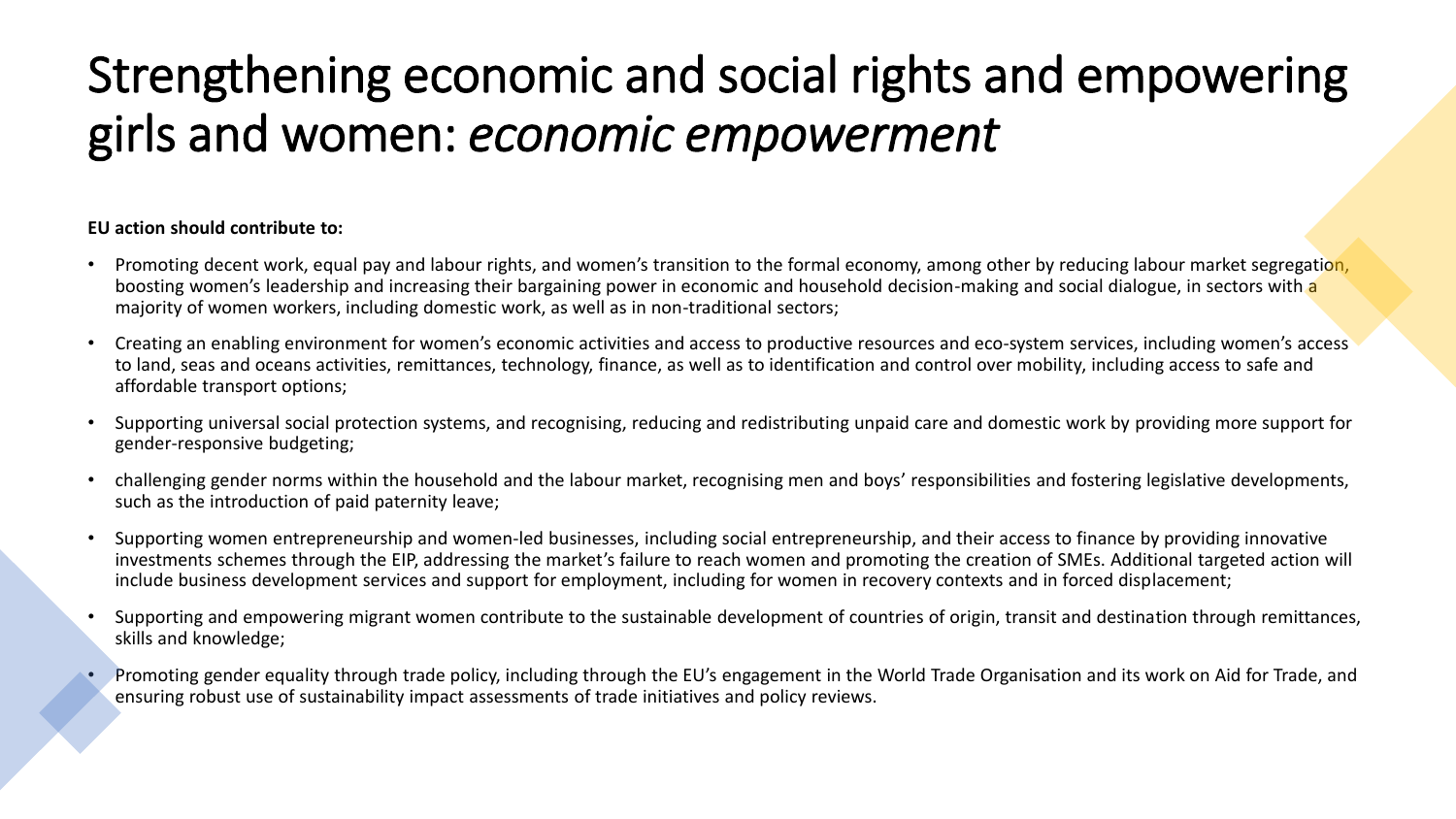# Strengthening economic and social rights and empowering girls and women: *education and health*

- promoting gender equality in and through quality, affordable and inclusive education at all levels by maintaining funding for education in emergencies at 10% of the humanitarian aid budget and by increasing overall funding for education;
- building stronger gender responsive education systems to promote gender equality and deliver more equitable education results for girls and boys through safe and healthy learning environments, teacher recruitment, training and professional development, curricula and learning materials, work with parents and communities;
- increasing investment in girls' education to achieve equal access to all forms of education and training, including science, technology, engineering and maths, digital literacy and skills, and technical and vocational education and training;
- improving access to comprehensive sexuality education for in-school and out-of-school adolescents;
- adopting robust measures to combat gender stereotypes, discriminatory social norms and school-related gender-based violence in and through education.
- promoting universal health coverage through sustainable and resilient health systems and equitable access to essential services and information, including sexual and reproductive health, maternal care and capacity to address communicable and non-communicable diseases, with a particular attention to women and girls with disabilities; taking into account the disruptions to access to care that were caused by the COVID-19 pandemic;
- ensuring availability and equal access for women to diagnostics, vaccines and treatments for COVID-19;
	- increasing access to water and decent sanitation facilities and responding to inadequate menstrual hygiene management by awareness raising, promoting school sanitation programmes and by providing sanitary facilities in schools;
- nutrition programmes, including in humanitarian settings, in particular for pregnant and lactating women and for children under five years of age.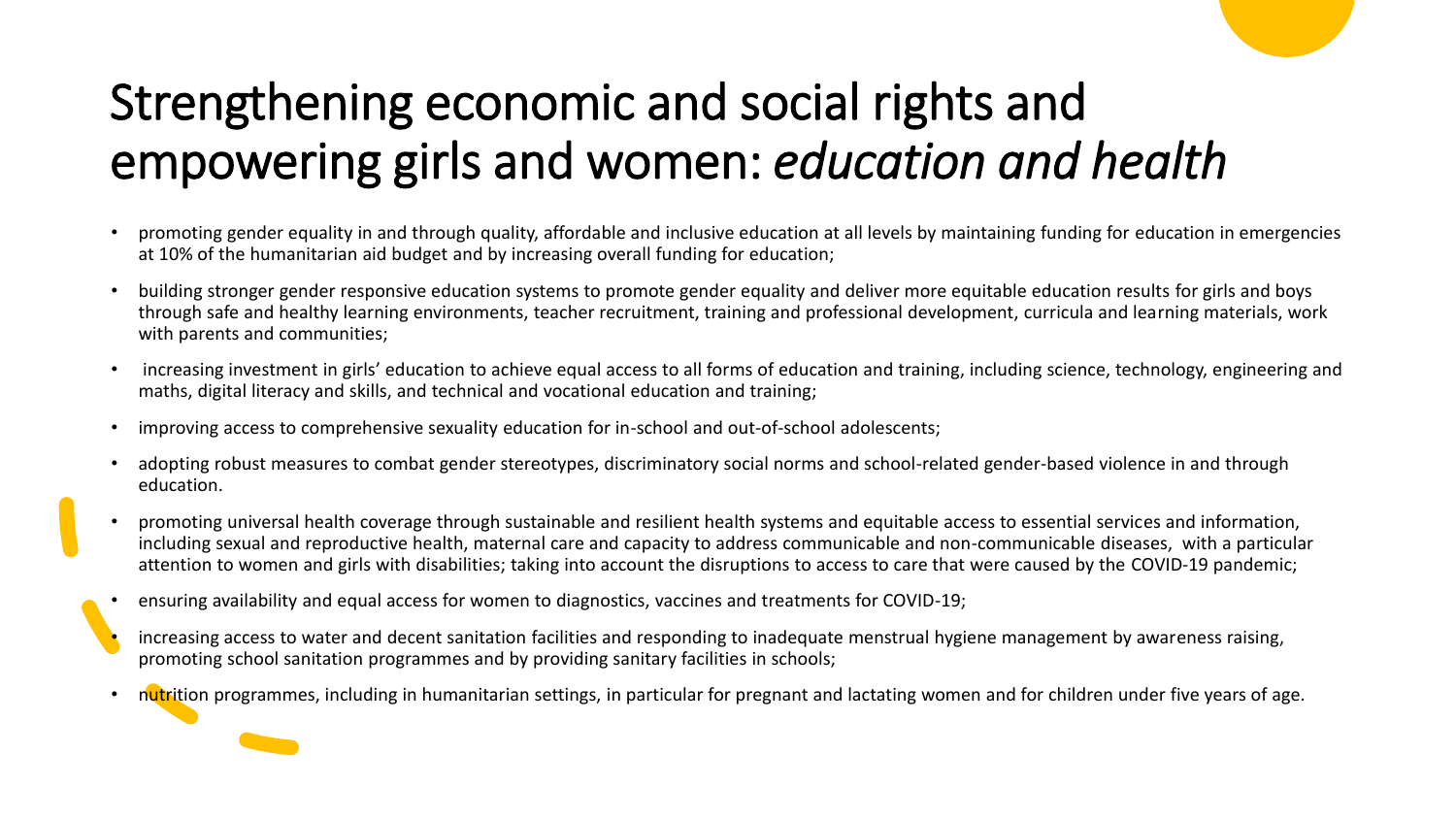# Advancing equal participation and leadership

- increasing the level of women participation, representation and leadership in politics, governance and electoral processes at all levels, via support for democracy and governance programmes and public administration reforms;
- enhancing women's capacity as political leaders in governments and parliaments through training, women's caucuses, and promoting gender-responsive legislative processes and budgeting and promoting young leaders programmes;
- Encouraging young women and adolescent girls' civic engagement, also in partnership with youth organisations, scaling up support to parliamentary monitoring organisations run by and engaging young people and bringing together EU and partner country representatives;
- reducing gender stereotypes in media content, in cooperation with the audio-visual sector and the media, and empowering and supporting women's rights as users and producers of information, and as entrepreneurs and decision-makers in the sector;
- enhancing equal legal capacity and access for women to justice through support to grassroots efforts and to legal and justice systems reforms;
- Promoting an enabling and safe environment, including online, for civil society, girls and women's rights organisations, women's human rights defenders, peacebuilders, women journalists and representatives of indigenous people. Strengthen protection mechanisms and to support women's leadership roles will include global and regional hubs, and advocacy and actions that document violations against defenders of women's human rights.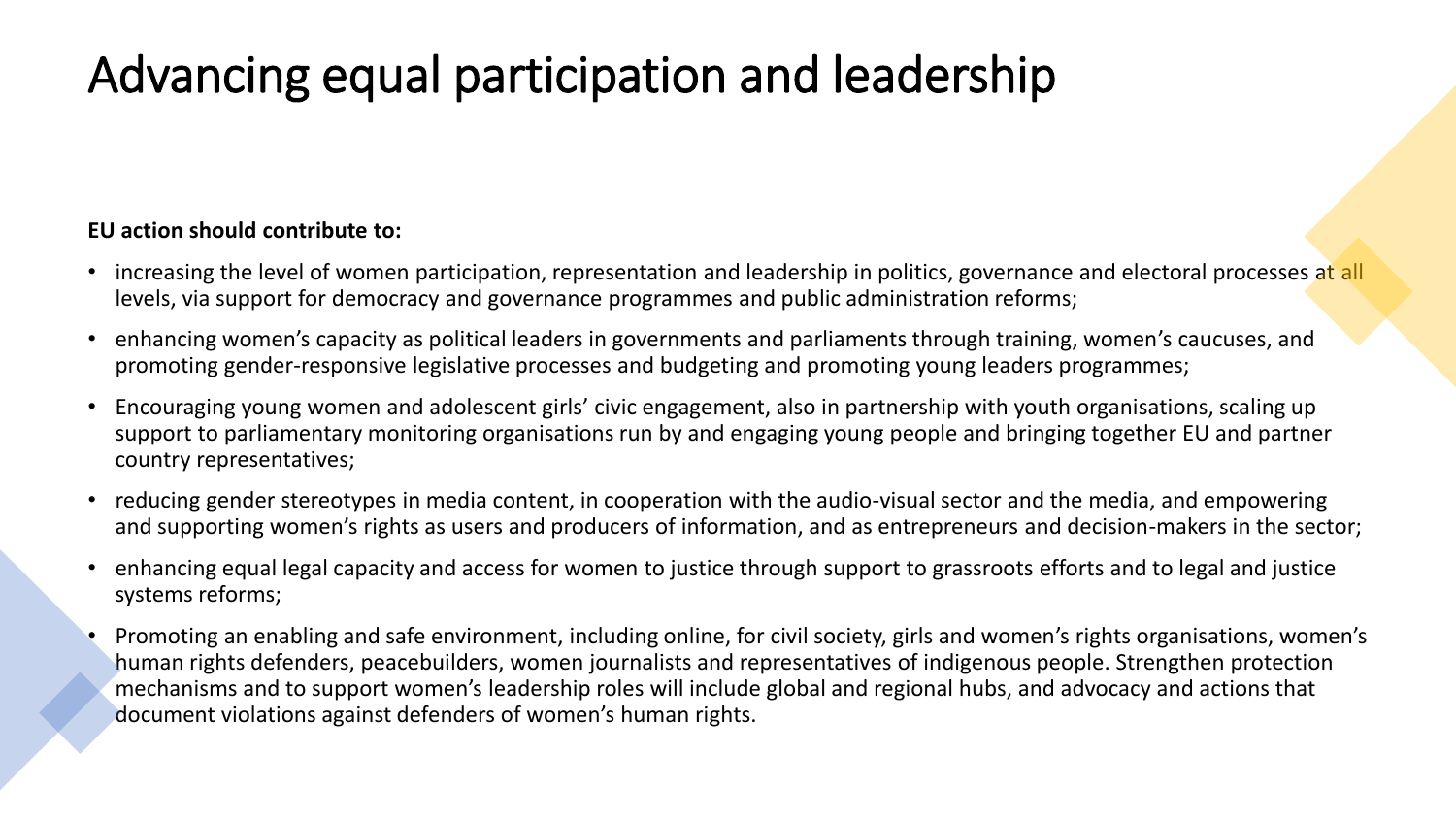# Integrating the women, peace and security agenda

- supporting and conducting capacity-building and mentoring on women's leadership, for women negotiators and mediators, to improve their effectiveness and the quality of their participation in peace processes;
- working towards reaching at least 33% of women participating in all EU activities and projects related to peace processes;
- establishing and institutionalising consultative mechanisms on all conflict-related issues with grassroots women activists and CSOs, both in Member States and in conflict-related settings, where there are CSDP missions and operations;
- rolling out mandatory training on mainstreaming gender perspectives for all staff at HQ, EU delegations, CSDP missions and operations, etc.;
- promoting and supporting inclusive policies/activities across the whole WPS agenda with full and equitable participation, also by men and boys;
- promoting the strengthening of the rule of law, the criminal justice system through transitional and restorative justice, and Security Sector Reform (SSR), to end impunity for perpetrators of SGBV crimes;
- promoting the provision of medical, psycho-social, legal and safety support to all victims/survivors of conflict-related sexual and/or gender-based violence/SGBV. As already agreed in the EU Action Plan on WPS.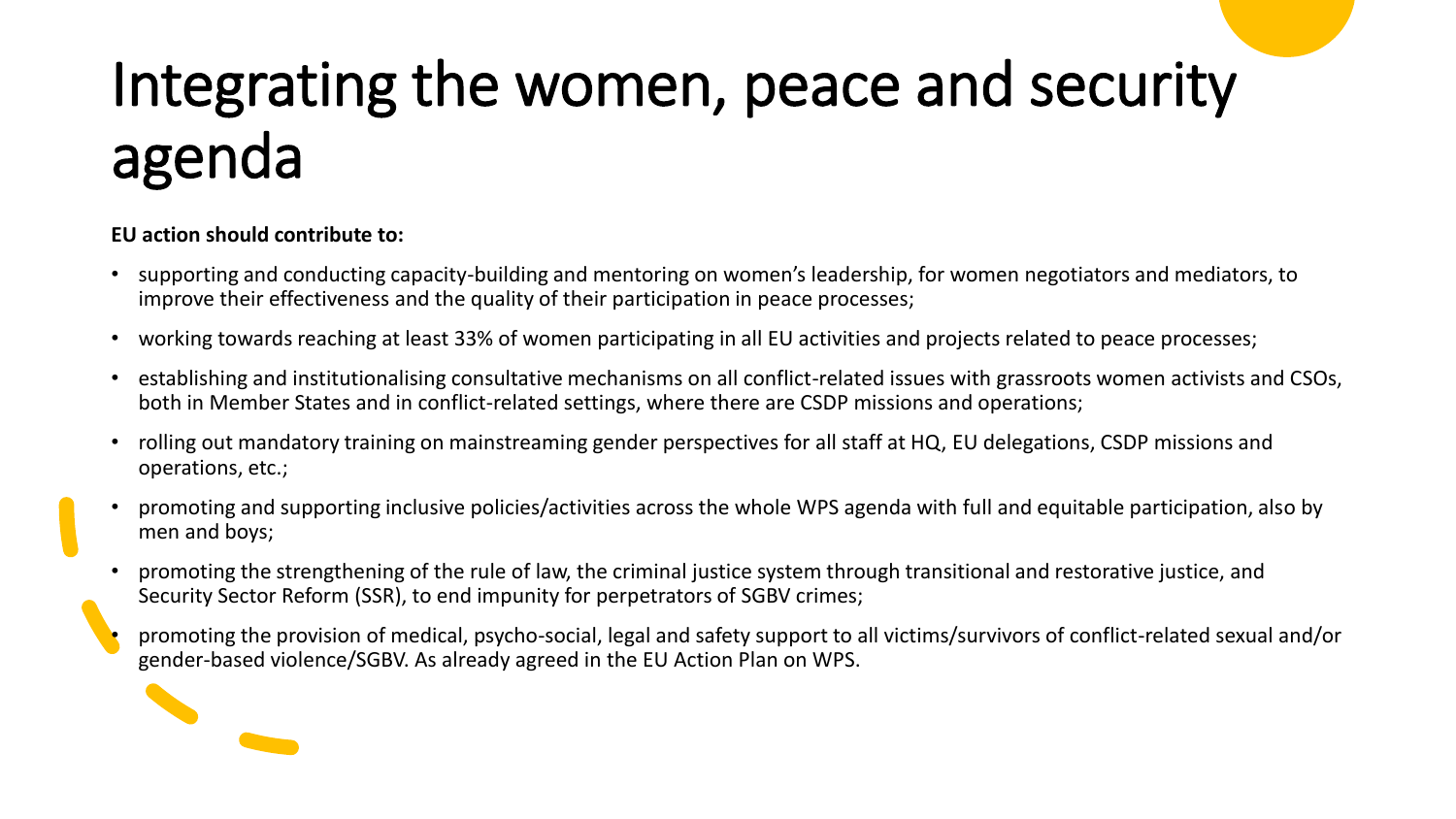#### **Addressing the challenges and harnessing the opportunities offered by the green transition and the digital transformation:** *Promoting a fair and inclusive green transition*

- promoting girls' and women's participation and leadership in order to ensure gender-responsive strategies to climate mitigation and adaptation, disaster risk reduction, and the inclusive and sustainable management of natural resources;
- supporting women networks in green transition sectors such as sustainable forest management, agriculture and energy;
- capacity-building, financing and support for investment in gender-responsive national climate, environment and disaster risk reduction strategies and action plans;
- supporting women's entrepreneurship and employment in the green, blue and circular economy, including clean cooking and sustainable energy, sustainable fishing activities, by promoting a gender-transformative approach to agriculture, fishing and aquaculture and food systems, based on (i) capacity building for rural women; (ii) policy reforms to regulate more fairly land tenure and to manage natural resources and (iii) economic empowerment and access to finance;
- improving data collection on the gender-differentiated impacts of climate change and environmental degradation to inform gender-responsive policies and action.